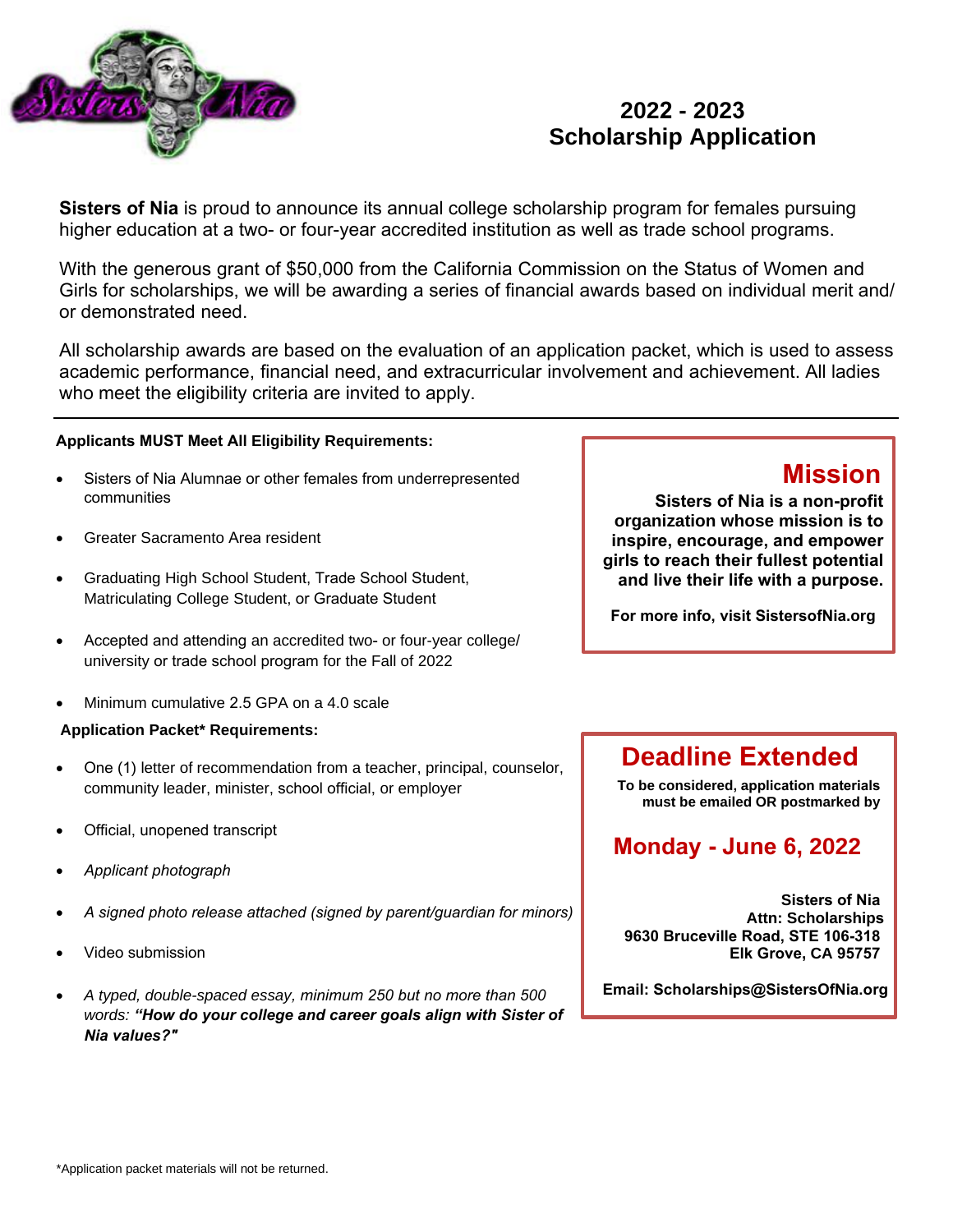## **Sisters of Nia**

# Scholarship Application (If it does not apply to you, put "N/A")

| <b>Applicant Information</b> |                                                                                                                                                                                                                                |                                                                    |                                                                                                                                                                                                                               |                  |
|------------------------------|--------------------------------------------------------------------------------------------------------------------------------------------------------------------------------------------------------------------------------|--------------------------------------------------------------------|-------------------------------------------------------------------------------------------------------------------------------------------------------------------------------------------------------------------------------|------------------|
|                              | Full Name: Name and Solid Name and Solid Name and Solid Name and Solid Name and Solid Name and Solid Name and Solid Name and Solid Name and Solid Name and Solid Name and Solid Name and Solid Name and Name and Solid Name an |                                                                    | Date: and the state of the state of the state of the state of the state of the state of the state of the state of the state of the state of the state of the state of the state of the state of the state of the state of the |                  |
|                              | Last                                                                                                                                                                                                                           | First                                                              | MI                                                                                                                                                                                                                            |                  |
| Address:                     | <b>Street Address</b>                                                                                                                                                                                                          |                                                                    |                                                                                                                                                                                                                               |                  |
|                              |                                                                                                                                                                                                                                |                                                                    |                                                                                                                                                                                                                               | Apartment/Unit # |
|                              | City                                                                                                                                                                                                                           |                                                                    | <b>State</b>                                                                                                                                                                                                                  | ZIP Code         |
| <b>Best</b>                  |                                                                                                                                                                                                                                |                                                                    |                                                                                                                                                                                                                               |                  |
| Contact<br>Number:           |                                                                                                                                                                                                                                |                                                                    | Email:: and a series of the series of the series of the series of the series of the series of the series of the                                                                                                               |                  |
| School:                      |                                                                                                                                                                                                                                |                                                                    | Expected Date of Graduation: Material Assembly                                                                                                                                                                                |                  |
|                              |                                                                                                                                                                                                                                | <b>School History (Indicate last 3 years)</b>                      |                                                                                                                                                                                                                               |                  |
|                              |                                                                                                                                                                                                                                | Activities: (Clubs, Position/Offices, Committees, Athletics, etc.) |                                                                                                                                                                                                                               |                  |
|                              |                                                                                                                                                                                                                                |                                                                    |                                                                                                                                                                                                                               |                  |
|                              |                                                                                                                                                                                                                                |                                                                    |                                                                                                                                                                                                                               |                  |
|                              |                                                                                                                                                                                                                                |                                                                    |                                                                                                                                                                                                                               |                  |
|                              |                                                                                                                                                                                                                                |                                                                    |                                                                                                                                                                                                                               |                  |
|                              |                                                                                                                                                                                                                                |                                                                    |                                                                                                                                                                                                                               |                  |
|                              |                                                                                                                                                                                                                                |                                                                    |                                                                                                                                                                                                                               |                  |
| Awards:                      |                                                                                                                                                                                                                                |                                                                    |                                                                                                                                                                                                                               |                  |
|                              |                                                                                                                                                                                                                                |                                                                    |                                                                                                                                                                                                                               |                  |
|                              |                                                                                                                                                                                                                                |                                                                    |                                                                                                                                                                                                                               |                  |
|                              |                                                                                                                                                                                                                                |                                                                    |                                                                                                                                                                                                                               |                  |
|                              |                                                                                                                                                                                                                                |                                                                    |                                                                                                                                                                                                                               |                  |
|                              |                                                                                                                                                                                                                                |                                                                    |                                                                                                                                                                                                                               |                  |
|                              |                                                                                                                                                                                                                                | <b>Community Activities (Indicate last 3 years)</b>                |                                                                                                                                                                                                                               |                  |
|                              |                                                                                                                                                                                                                                |                                                                    |                                                                                                                                                                                                                               |                  |
|                              |                                                                                                                                                                                                                                |                                                                    |                                                                                                                                                                                                                               |                  |
|                              |                                                                                                                                                                                                                                |                                                                    |                                                                                                                                                                                                                               |                  |
|                              |                                                                                                                                                                                                                                |                                                                    |                                                                                                                                                                                                                               |                  |
|                              |                                                                                                                                                                                                                                |                                                                    |                                                                                                                                                                                                                               |                  |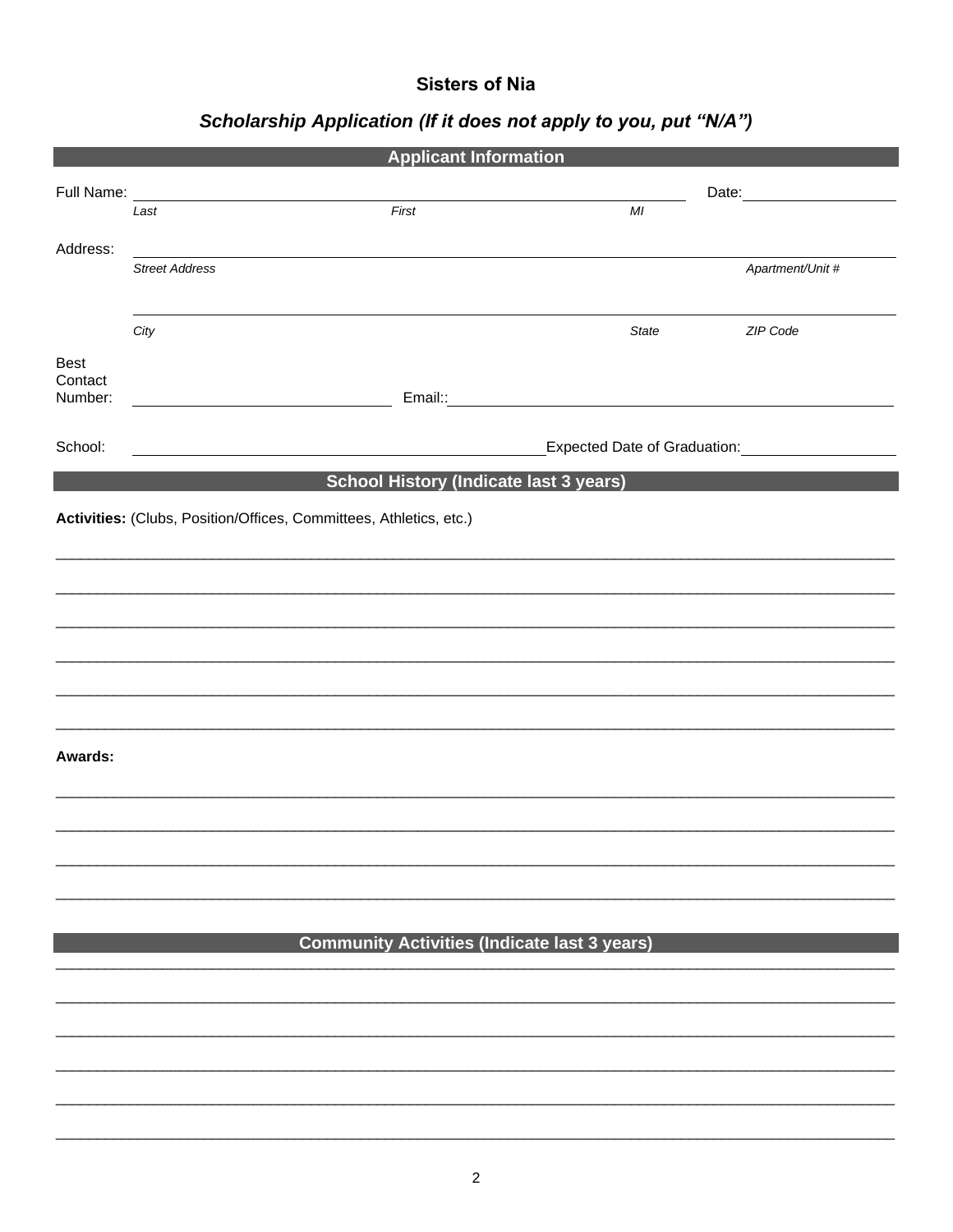## **Family / Household Information**

# Parent(s)/Guardian (If dependent of parent(s) as classified by the federal tax code)<br>- Single Head of Household applicants; please complete information for you and your family.

| Full Name:                             |                                                                                                                                                                                                                               |         |                                     |        |
|----------------------------------------|-------------------------------------------------------------------------------------------------------------------------------------------------------------------------------------------------------------------------------|---------|-------------------------------------|--------|
| Address:                               | the control of the control of the control of the control of the control of the control of the control of the control of the control of the control of the control of the control of the control of the control of the control |         |                                     |        |
|                                        |                                                                                                                                                                                                                               |         | Job Title: _______________________  |        |
| Email:                                 |                                                                                                                                                                                                                               |         | <b>Best Contact</b>                 |        |
| Full Name:                             | <u> 1989 - Jan Samuel Barbara, martin da shekara 1989 - An tsara 1989 - An tsara 1989 - An tsara 1989 - An tsara</u>                                                                                                          |         |                                     |        |
| Address:                               | <u> 1989 - Johann Barn, amerikan bernama di sebagai bernama di sebagai bernama di sebagai bernama di sebagai ber</u>                                                                                                          |         |                                     |        |
|                                        |                                                                                                                                                                                                                               |         | Job Title: ________________________ |        |
| Email:                                 |                                                                                                                                                                                                                               |         | <b>Best Contact</b>                 |        |
|                                        |                                                                                                                                                                                                                               |         |                                     |        |
| Other children dependent upon parents: |                                                                                                                                                                                                                               |         |                                     |        |
| Name:                                  | Age:                                                                                                                                                                                                                          | School: |                                     | Grade: |
|                                        |                                                                                                                                                                                                                               |         |                                     |        |
|                                        |                                                                                                                                                                                                                               |         |                                     |        |
|                                        |                                                                                                                                                                                                                               |         |                                     |        |
|                                        |                                                                                                                                                                                                                               |         |                                     |        |
| <b>Other Dependents:</b>               |                                                                                                                                                                                                                               |         |                                     |        |
| Name:                                  | Relationship                                                                                                                                                                                                                  |         | Age:                                |        |
|                                        |                                                                                                                                                                                                                               |         |                                     |        |
|                                        |                                                                                                                                                                                                                               |         |                                     |        |
|                                        |                                                                                                                                                                                                                               |         |                                     |        |
|                                        |                                                                                                                                                                                                                               |         |                                     |        |
|                                        |                                                                                                                                                                                                                               |         |                                     |        |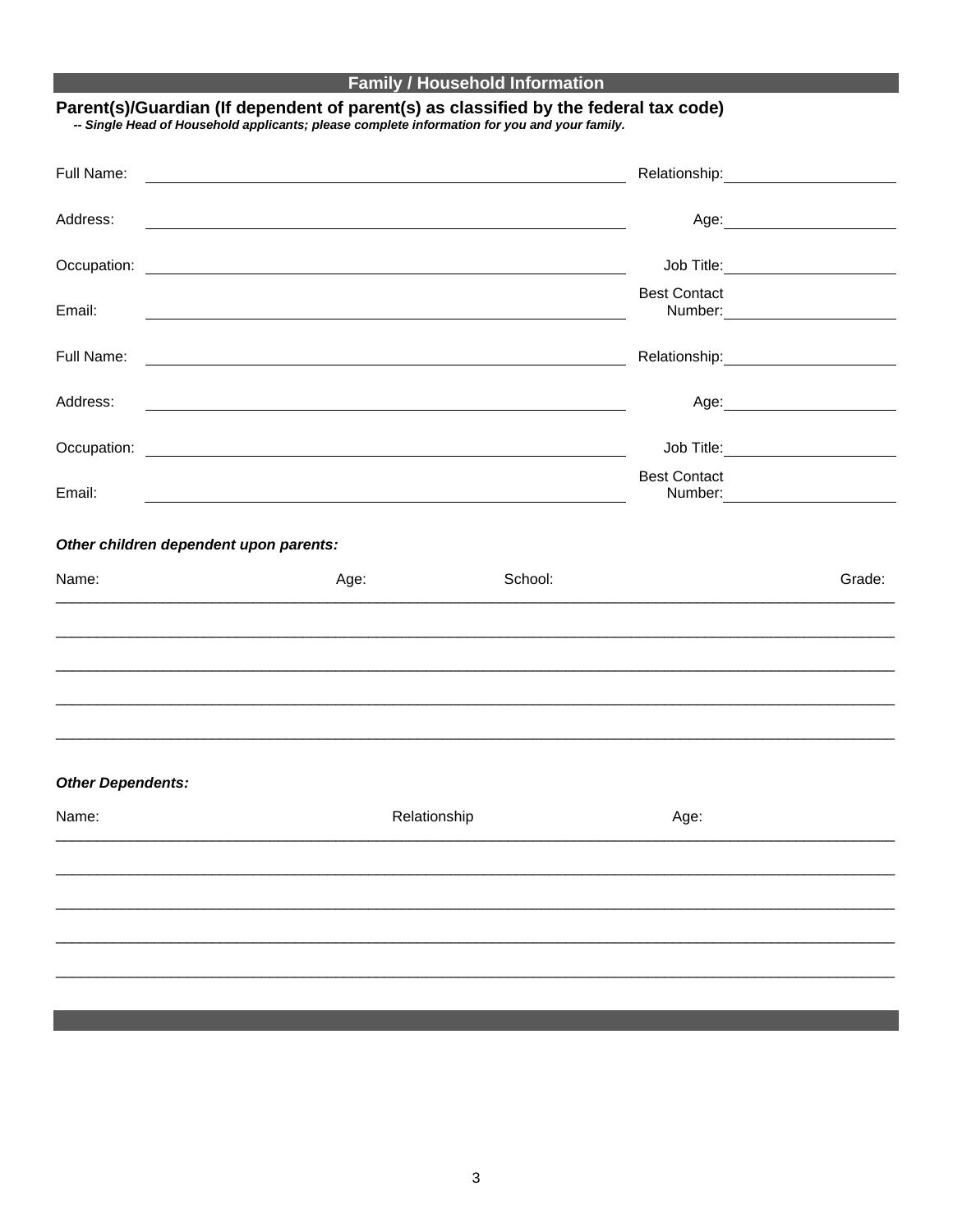#### **College/University Information**

| College/University (accepted to or plan to attend): _____________________________ |                  |                  |                        |  |  |  |
|-----------------------------------------------------------------------------------|------------------|------------------|------------------------|--|--|--|
|                                                                                   |                  |                  |                        |  |  |  |
|                                                                                   |                  |                  |                        |  |  |  |
|                                                                                   |                  |                  |                        |  |  |  |
| Type of Degree:                                                                   | Associate Degree | Bachelors Degree |                        |  |  |  |
| Applying for financial aid?                                                       | YES              | NO               | <b>Already Applied</b> |  |  |  |
| Do you expect to receive other<br>scholarships?                                   | ⁄ES              | NO               | Unsure                 |  |  |  |

### **Video Submission Instructions**

**Before you upload your video, please make sure to include the following in your message:**

- **1. Name**
- **2. Age**
- **3. If in high school, name of school and college in the Fall If an undergraduate, name of college already enrolled If a graduate student, name of current college, previous degree and college**
- **4. Major and career goals/interests**

**5. Share something new that you'd like the scholarship committee to know that you DID NOT already share in your application packet.**

**Videos should NOT be more than three (3) minutes long.**

**Videos can be recorded from a smartphone, then upload to this link: https://share.vidday.com/g-hu9twe**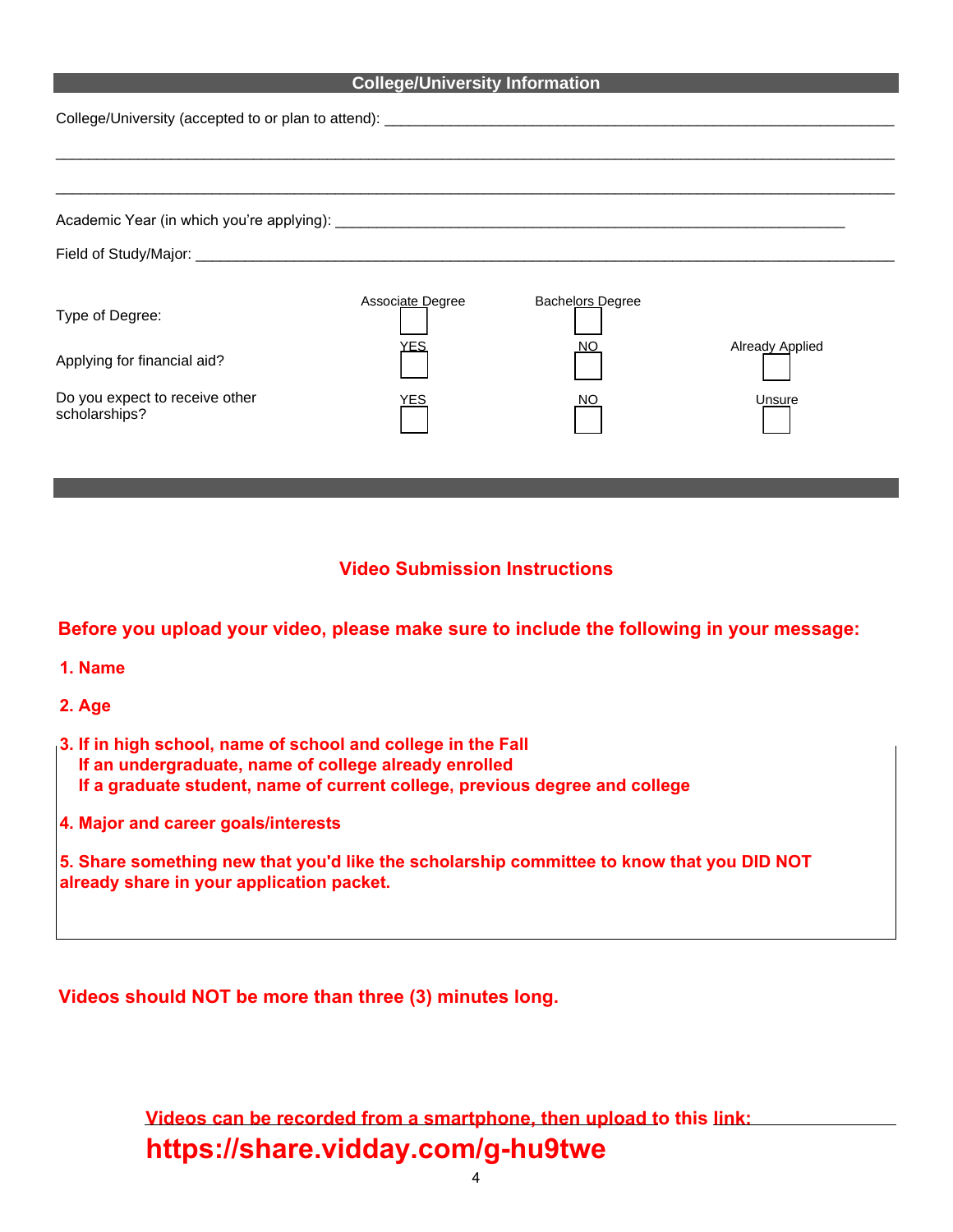#### **Release of Records & Transcript Permission**

I give permission for the school to release information regarding my academic standing via email or US Postal Mail to Sisters of Nia.

Please release an official copy of my current transcripts and mail them to the below address by

## **Monday - May 16, 2022**

#### **Sisters of Nia Attn: Scholarship 9630 Bruceville Road, STE 106-318 Elk Grove, CA 95757**

## **www.SistersOfNia.org**

Questions? Email Scholarships@SistersOfNia.org

| Student Name (print)                       | Age:  |
|--------------------------------------------|-------|
| Student Signature:                         | Date: |
|                                            |       |
| Parent Signature:<br>(if student is minor) | Date: |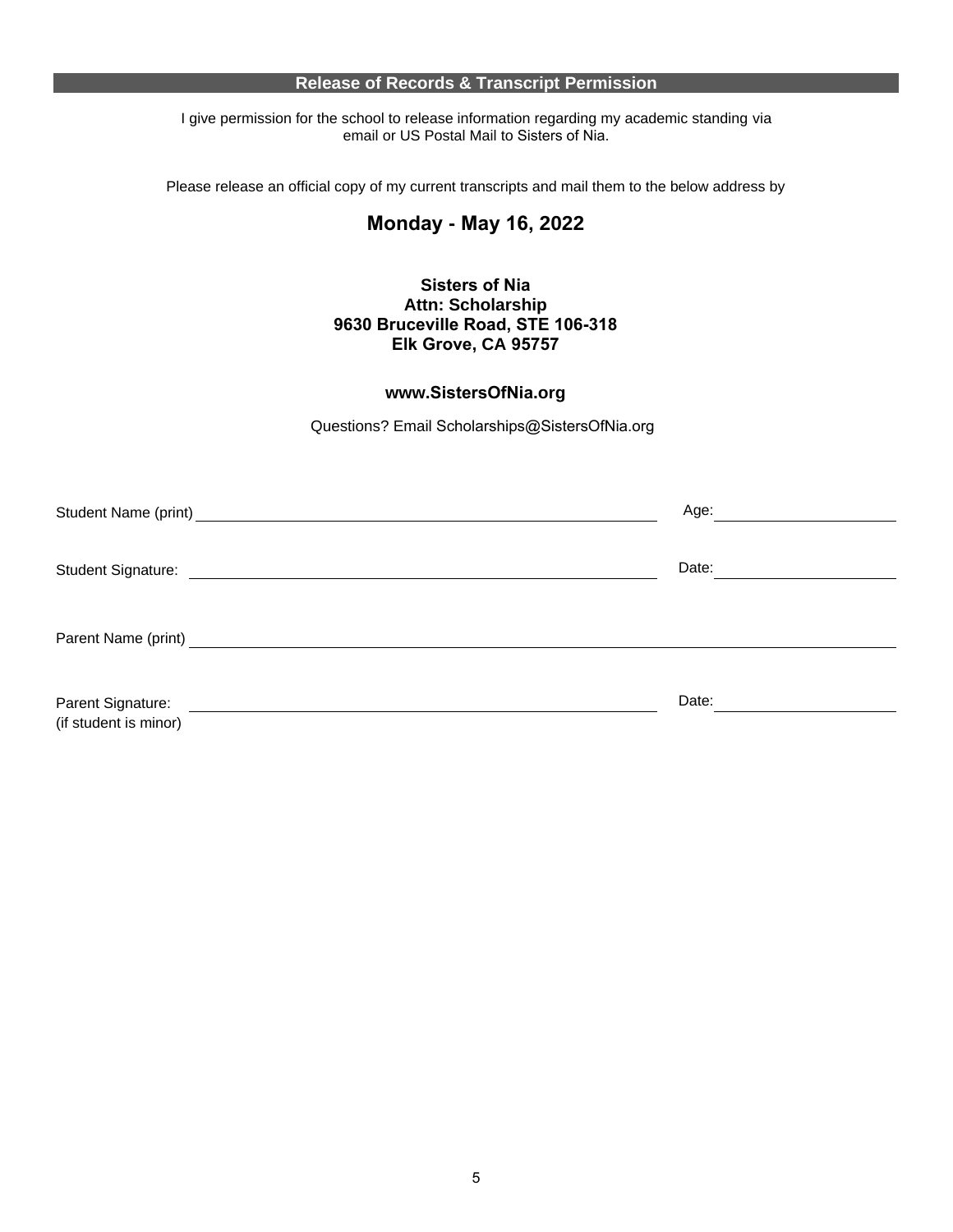#### **Photo & Media Release Form\***

I give my permission for my child to be photographed by representatives of Sisters of Nia (Nia) in conjunction with their participation in all Nia-related activities.

I give permission for the Nia to publish on the internet or social media still photographs or moving images, including, if applicable any sound recordings accompanying the image ("Images") taken of my child during participation in Nia activities, without payment or consideration and without notifying me in advance.

I also give permission to the Nia to highlight my child's achievements and activities in efforts to promote the youth initiative program through newspaper, radio, TV, the web, DVDs, display, brochures, and other types of media without payment or any consideration without notifying me.

I understand and agree that these images will become the property of the Nia, which shall have complete ownership of the images. I hereby irrevocably authorize the Nia to publish or distribute these Images for the purpose of publicizing the Nia's programs, or for any other lawful purpose. In addition, I waive any rights to royalties or other compensation arising out of or related to the use of the Images.

I hereby hold harmless and release and forever discharge the Nia and any of its officers and members. This release specifically includes, without limitation, a complete release and discharge of any liability by virtue of any editing, distortion, alteration, or optical illusion, whether intentional or otherwise, that may occur or be produced in the taking of editing of said Images, unless it can be shown that such was maliciously caused, produced and published solely for the purpose of subjecting my child to conspicuous ridicule, scandal, reproach, scorn and indignity.

I hereby certify that I am the parent/guardian of (participant), authorize legally to give this consent, and do hereby give my consent without reservation to the foregoing on behalf of my child.

\*Parent must sign if applicant is a minor.

#### **SIGNATURES**

| Student Name (print) Student Name (print)        | Age:  |
|--------------------------------------------------|-------|
| Student Signature:                               | Date: |
| Parent Name (print)<br><u>Land Communication</u> |       |
| Parent Signature:                                | Date: |